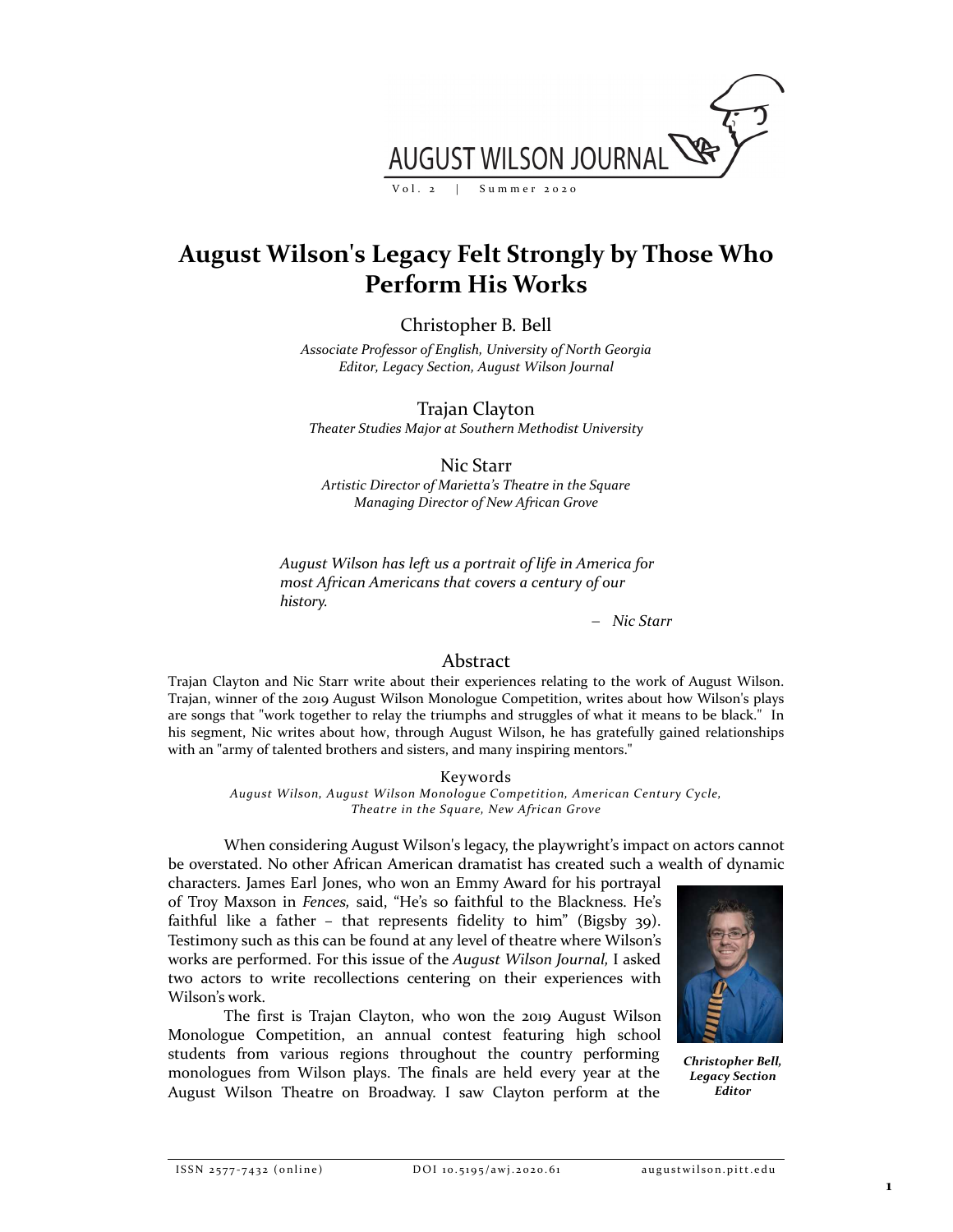Vol. 2 | Summer 2020

regional finals in Atlanta in the Spring of 2019. All the performances were electric, but when this young Wilson Warrior delivered a speech from Caesar in *Gem of the Ocean,* it became immediately apparent who would carry the night.

I have also had the privilege of seeing the second actor who contributed a recollection, Nic Starr, in two performances. Nic has acted in all ten plays that comprise Wilson's American Century Cycle. The first was a production of *Radio Golf* at New African Grove, a community theatre in College Park, Georgia, where Starr serves as the Managing Director. Starr played Sterling. The second was a production of *The Piano Lesson* at the historic Morton Theatre in Athens, Georgia, which Starr directed and played Wining Boy. In both performances, I observed that Starr in particular is a gifted comedic actor in line with the tradition of Wilson's characters.

I wish to thank both Clayton and Starr for being true Wilson Warriors, contributing to the continuing legacy of August Wilson.

#### **What August Wilson Means to Me**

#### Trajan Clayton

From my very first encounter with the work of August Wilson, I was reminded of the people who came before me. People who, while living in a world of nightmares, fought endlessly to have a dream. I was reminded of people who knew what it meant to make something out of nothing. Because of the works and legacy of August Wilson, I have a divine roadmap to the center of humanity.

Being privileged enough to be born in the Information Age, understanding the impact of the Wilsonian legacy was no obstacle. When participating in the August Wilson Monologue Competition (ATL 2018), I browsed the internet for numerous hours, searching for interviews of actors and directors speaking of Wilson's work. These *Wilson Warriors*



*Trajan Clayton*

approached August's work with such dignity that it quickly became clear his work had weight to bear.

August Wilson's American Century Cycle, so precisely crafted, captured the essence of the African American experience in the 20<sup>th</sup> Century, as well as today. Unlike any other work, Wilson's cycle authentically exhumed the sound and vernacular of our people. Being a poet lent to August a certain level of creativity that unearthed the sound of blackness, like a timeless blues tune meant for the soul. Ma Rainey said it best: "You don't sing to feel better. You sing 'cause that's a way of understanding life."

August Wilson's plays are songs. These songs work together to relay the triumphs and struggles of what it means to be black. Having this at the foundation of my theatrical upbringing

truly set a standard of excellence for the kind of stories I wanted to tell. After deeply engaging with the songs of Wilson, not only did it affect my theatrical approach, I began to find great pride in my blackness. There is great responsibility to giving life to characters whose hearts pump on the page. I felt the weight that came with singing his songs.

The eminent tales personified by Wilson are the stories of love, honor, betrayal, and duty. From these epic tales one might find great wisdom. Such wisdom one might gain from sitting at grandma's kitchen table. Wisdom that was passed down from generations. His work exhumes the black experience, giving life to voices willing and worthy to be heard. By giving us these characters, he gave us a lifetime worth of experiences and made that experience accessible to all.

Wilson's literary cannon and its authenticity gives its readers ownership of its characters. So vibrant and unapologetic, the characters created by August Wilson are family. These characters, like auntie and uncle, can teach a thing or two about survival. But long after auntie and uncle and mama and daddy are gone, we can look to this work that August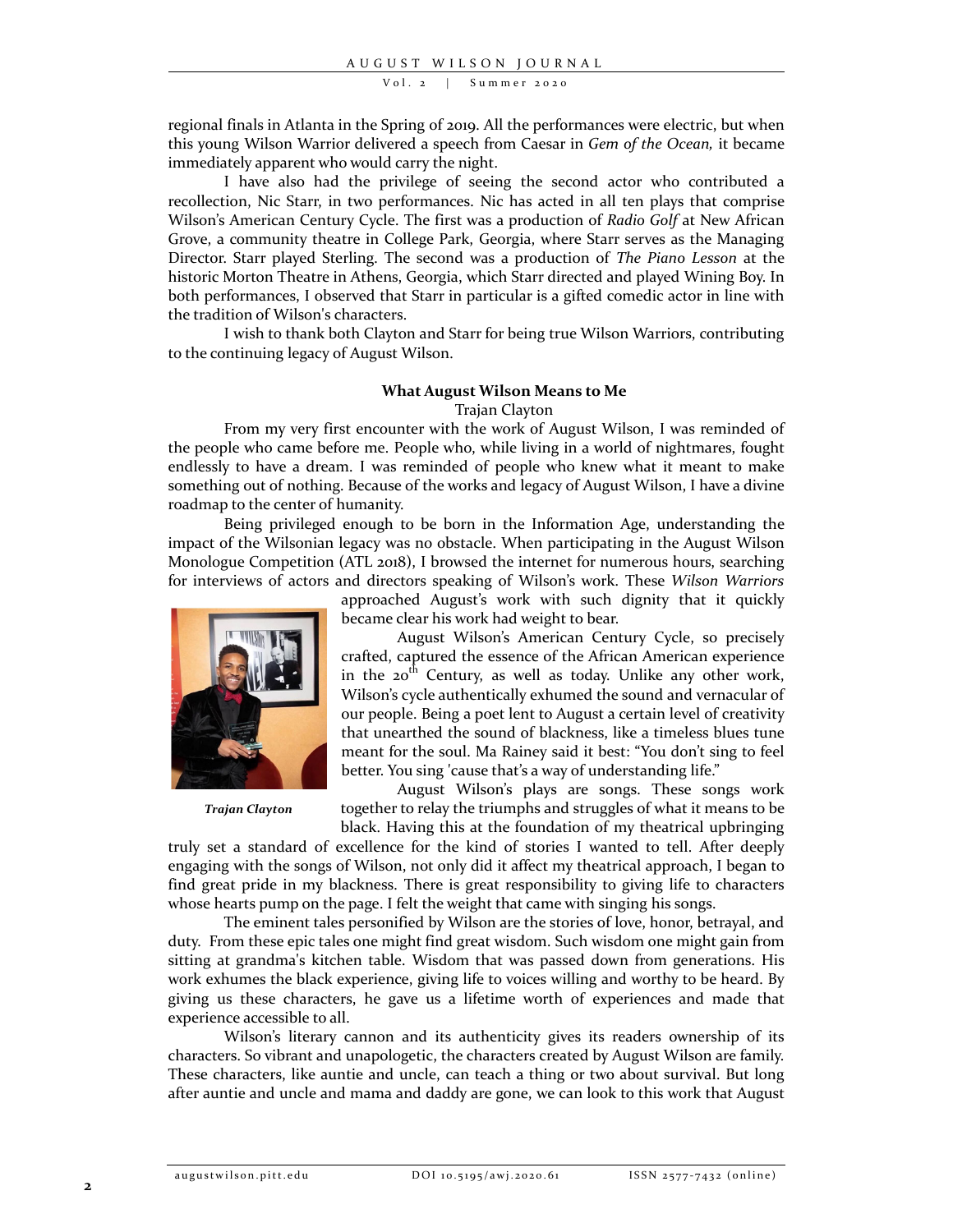left here for us and find those familiar voices. For this work can be a mirror, you shall look inside and find yourself.

If it were not for the works and legacy of August Wilson, I would not be where I am today. From my participation in the August Wilson Monologue Competition, both regionally and nationally, I have gained lifelong connections and experiences that continue to build upon the foundation of my artistry. I can honestly say I had given up on the thought of higher education, but because of my pride and dedication to the work of August Wilson, doors began to open. I was introduced to a professor from Southern Methodist University in Dallas, Texas, and from that moment on I knew his work had the potential to change lives. I am a living witness.

Competing in the August Wilson Monologue Competition was the one of the most immersive experiences of my life, as short as it has been. I found great power in the unity of young people. To have young people, from all different cultural backgrounds speaking these words, it was easy to see that, as specific as it is, Wilson's work exceeds all barriers. He wrote this to let us know that we are all worthy. After winning the competition, I had the privilege of speaking with Wilson veterans such as Anthony Chisholm, who has performed in several Wilson plays on Broadway. To know the extent of his association with the Wilson legacy, and to hear how highly he spoke of August's work, I knew that, like Mr. Chisholm, it was up to me to do whatever I can to keep this legacy alive. Not only is this work the foundation of my theatrical upbringing, it is my validation. Because of this work, I know that I am enough, and that there is enough of everything for me.

Performing the work of the master craftsmen brings up memories of those we've lost, and that is the beauty of it. Through the work of Wilson, we honor them. When I think of the plays August wrote, in context to the experiences of those who paved the way for me to be free, I feel nothing but admiration and gratitude, for they lived their worst nightmares so that we wouldn't have to. The powerful sounds unearthed by August Wilson are the voices of these people. They are the voices of my people. Being the next generation of *Wilsonian Warriors,* I feel strongly obligated to keep their voices alive.

Just as much as the characters of Wilson's work are family, the same can be said about the ensembles created when presenting his work. The time spent competing in the August Wilson Monologue Competition was spent with talented and reverent company. People whom I call family. Understand this is not a term that I use lightly. Through my experience with the work of August Wilson, I have gained a second mother, an army full of talented brothers and sisters, and many inspiring mentors, all because of our shared love of Mr. Wilson.

August Wilson, to me, is the voice of the African American experience. His dramatic "songs" help to fill the emptiness of this world. By giving authentic commentary to black lives and livelihood, his work showed us that we are all worthy of being heard. From the multiple interviews I watched and my dedication to keeping his voice alive, it is foolish to say I know him, but August Wilson is a part of who I am. For his legacy, I am grateful. Thank you, August, for giving us voice. Thank you for showing us the importance of finishing what we start. Thank you for showing us the difference between the "crookeds and the straights." Because of August Wilson I will never forget where I come from. Thank you God, for giving him to us.

## **What August Wilson Means to Me**

## Nic Starr

When asked, "What does August Wilson mean to you?" my answer could be summed up in a single word, in bold letters, underlined with an exclamation point with a Wilsonian slant: **EVERYFUCKINTHANG!**

To understand what could elicit such emotions from a sixty‐year‐old man who has long outlived a belief in heroes since his mother passed, you have only to take the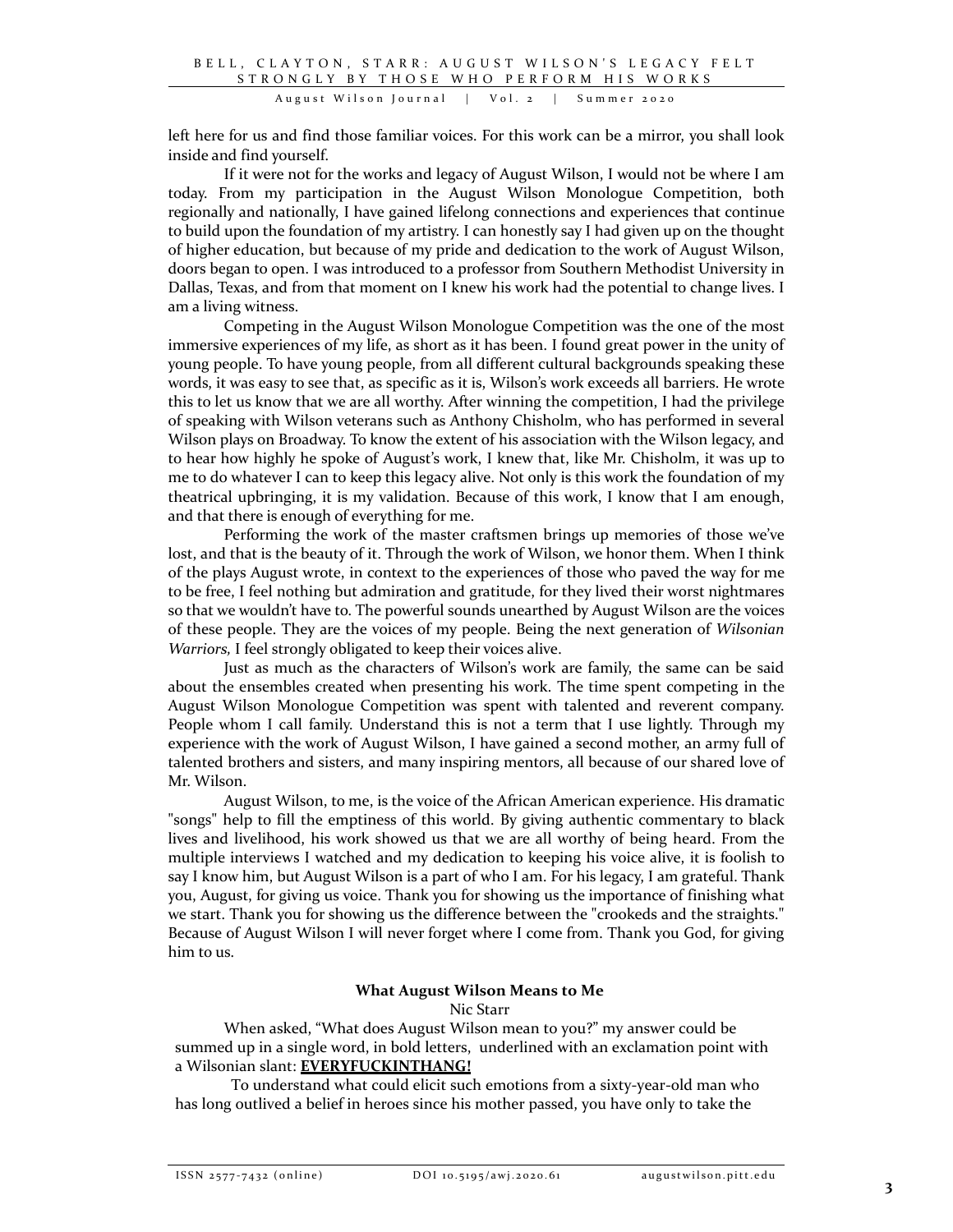Vol. 2 | Summer 2020

time and read any play from August Wilson's American Century Cycle.

My introduction to Mr. Wilson's work did not happen until I was thirty. I was a student at Paine College, taking classes through the military. Professor Evelyn Etheridge put the play *Fences* in my hands and told me to read it. She later asked me to be a part of her drama troupe, and I was happy to join. We performed numerous other productions, but she would always come back and talk to me about *Fences*.

At this point, I knew nothing about August Wilson, but his words spoke to me as if he knew me on a first name basis. I was Cory! I grew up knowing Troy; he was my Father. I had an Uncle Gabe . . . and my hero even at that time, my mother, was embodied in Rose! I KNEW THESE PEOPLE!?!

I became frustrated because I couldn't understand why we were doing all these other plays instead of *Fences*, and Ms. Etheridge looked me in my eyes and said, "Be‐ cause you aren't ready." I never forgot that, and when we finally mounted *Fences,* that production forever changed my life. That singular moment gave my life purpose. Now, thirty years later, I've performed in all ten plays of the American Century Cycle and have directed four.

Even so, I take more pride in being able to share his work with others. To live a life with purpose is an amazing feeling. No matter the size, big or small, your purpose is everything. I remember feeling like I had been cheated be‐ cause I was not introduced to August Wilson earlier. It



*Nic Starr (right) posing with friend Keith Franklin at the Red Door at 1839 Wylie Ave in Pittsburgh's Hill District*

became my purpose, no matter what else I did in life, to make sure that others knew his work, and what it meant to our community as artists and as people. I felt like I had found a gold mine and I wanted to share it.

I graduated from Paine and retired from the military. I moved to Atlanta and became a part of its theatre community. In the interim I found work as a mental health associate on an adolescent unit. You want to calm down a group of restless kids? Talk story. Learn to tell stories, and what better stories to tell than those from the American Century Cycle? It was our Friday night thing: Read the children a scene from the Cycle and talk about it. It always ended with them trying to play out the scene. These characters come to life easily because you already know them. They are part of your family, live in your neighborhood. It felt good to share these characters with my patients and watch them learn more about themselves and those around them. I took this theory with me when I became an educator. I taught middle and high school theatre for fifteen years. In every school that I ever taught, August Wilson was part of the curriculum. I personally purchased each play of the American Century Cycle and fought for them to be placed in the school's libraries in which I taught. Why? Because it is so very important for students to be able to pick up a book in their own school that they can identify with, relate too, and be motivated by. This is **EVERYFUCKINGTHANG!**

Now that I have left the classroom, I have more time to share what I have learned in other ways: artistic director, producer, director, actor, acting coach. There is an old African proverb that states, "If you think you are poor, you are poor!" Many times, unless you are told something different or you see something different, you just don't know. You become stuck in your own struggle. August Wilson has left us a portrait of life in America for most African Americans that covers a century of our history. We are now able to step into any decade from that century and witness the struggles and triumphs of African Americans. You can walk right alongside these characters and live in those moments because the writing is so vivid and speaks in your language, unashamed, unapologetic. August Wilson gave our lives breath! We lived these struggles, fought these fights, lost, and sometimes won these battles. His words spoke truth poetic, and they